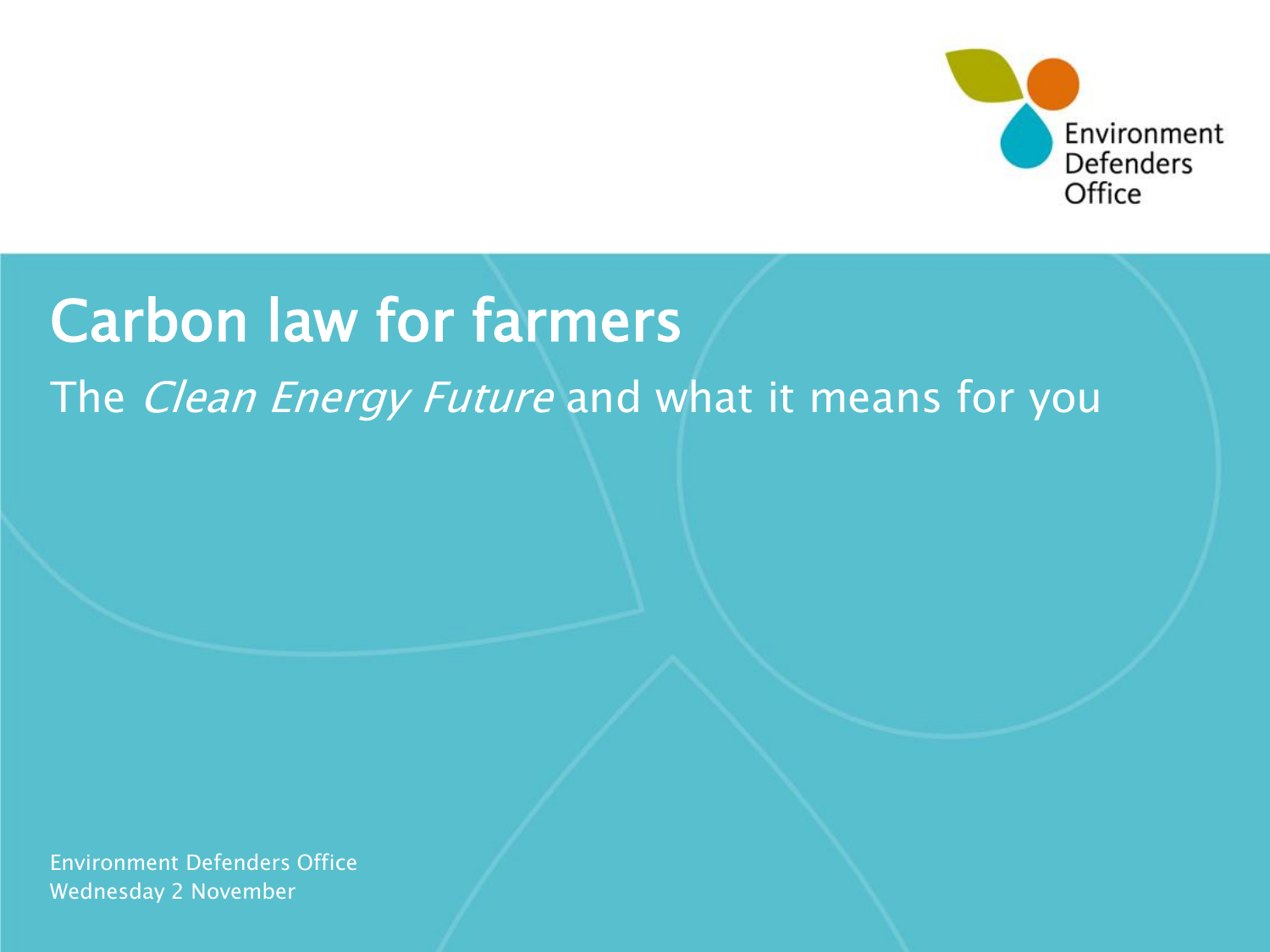#### Who is the EDO?



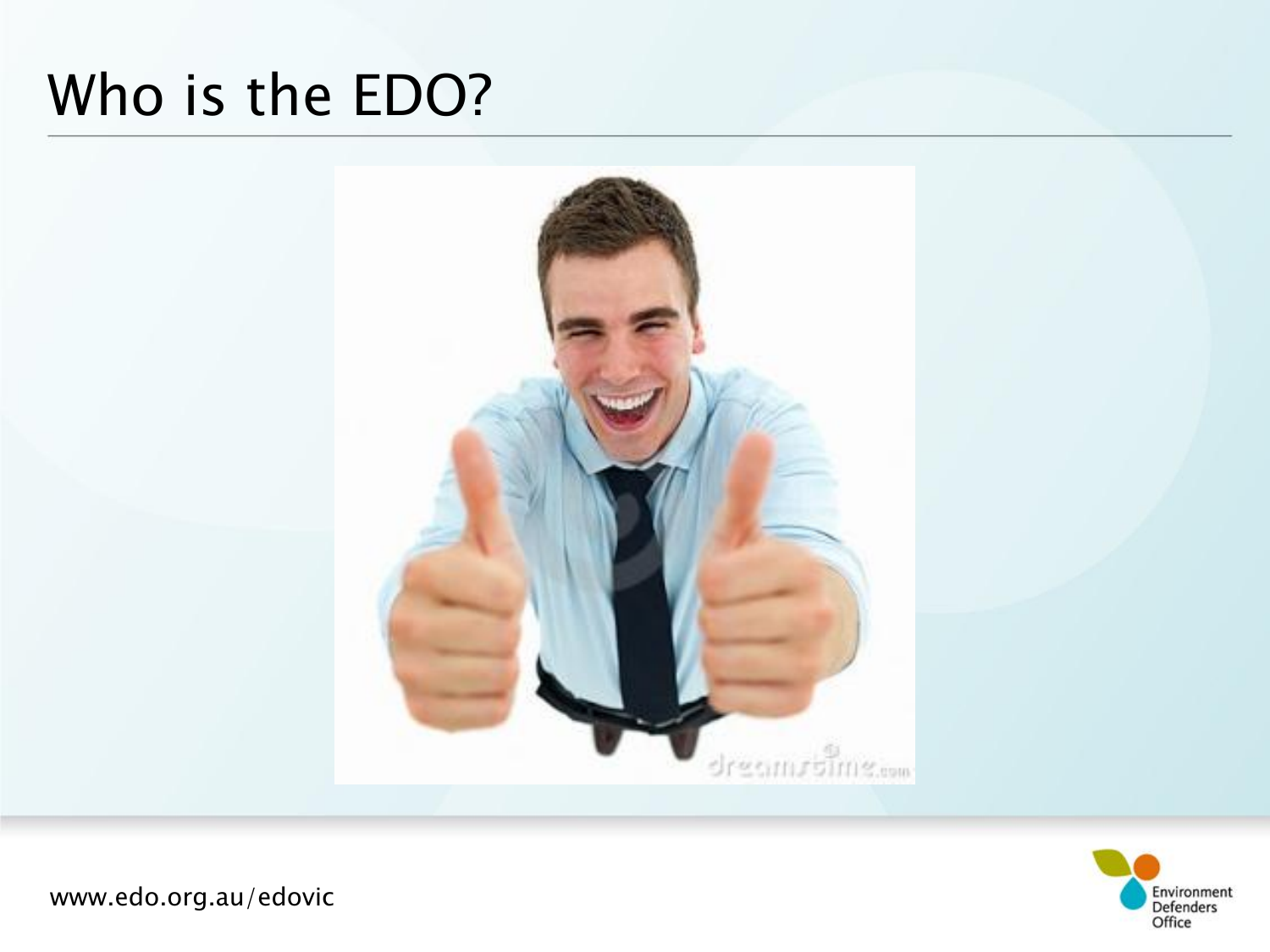#### The Clean Energy Plan

- $\rightarrow$  1. The emissions trading scheme
- 2. Households
- > 3. Industry
- 4. Clean energy
- > 5. Land sector and biodiversity

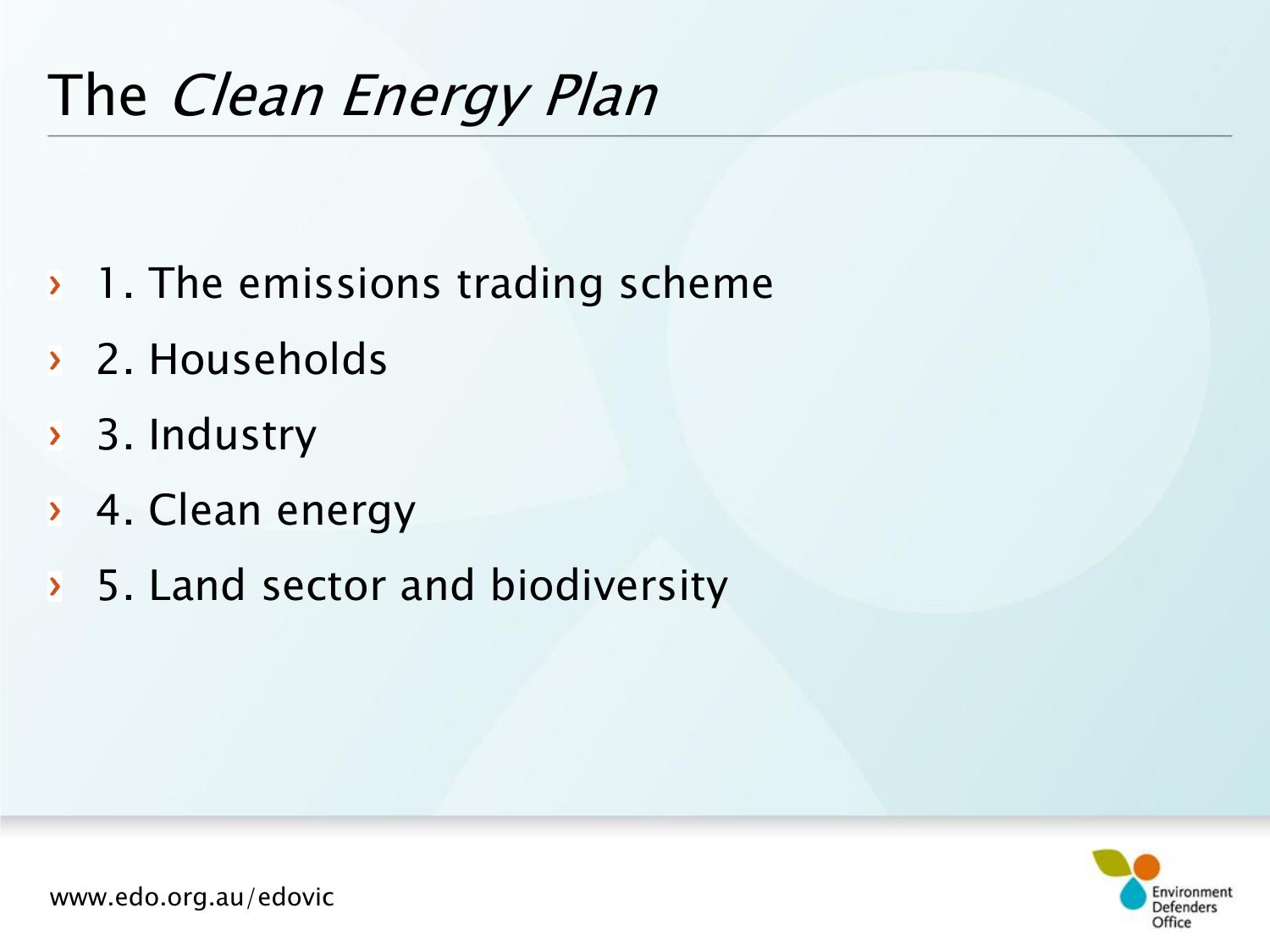### Emissions trading scheme

• Makes big companies pay for their pollution

#### • Puts a 'cap' on carbon emissions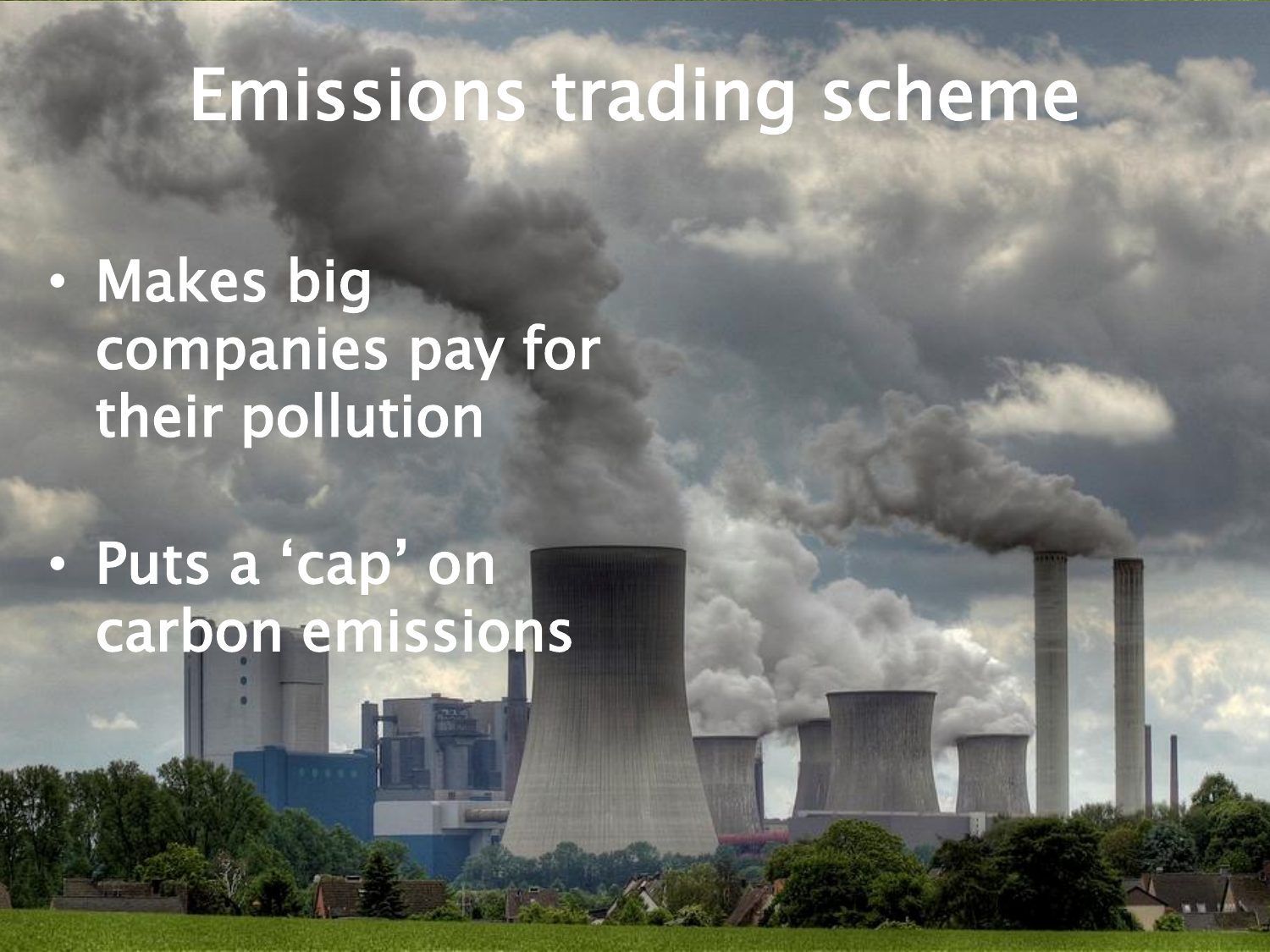### Household assistance

### …to offset the impact on consumers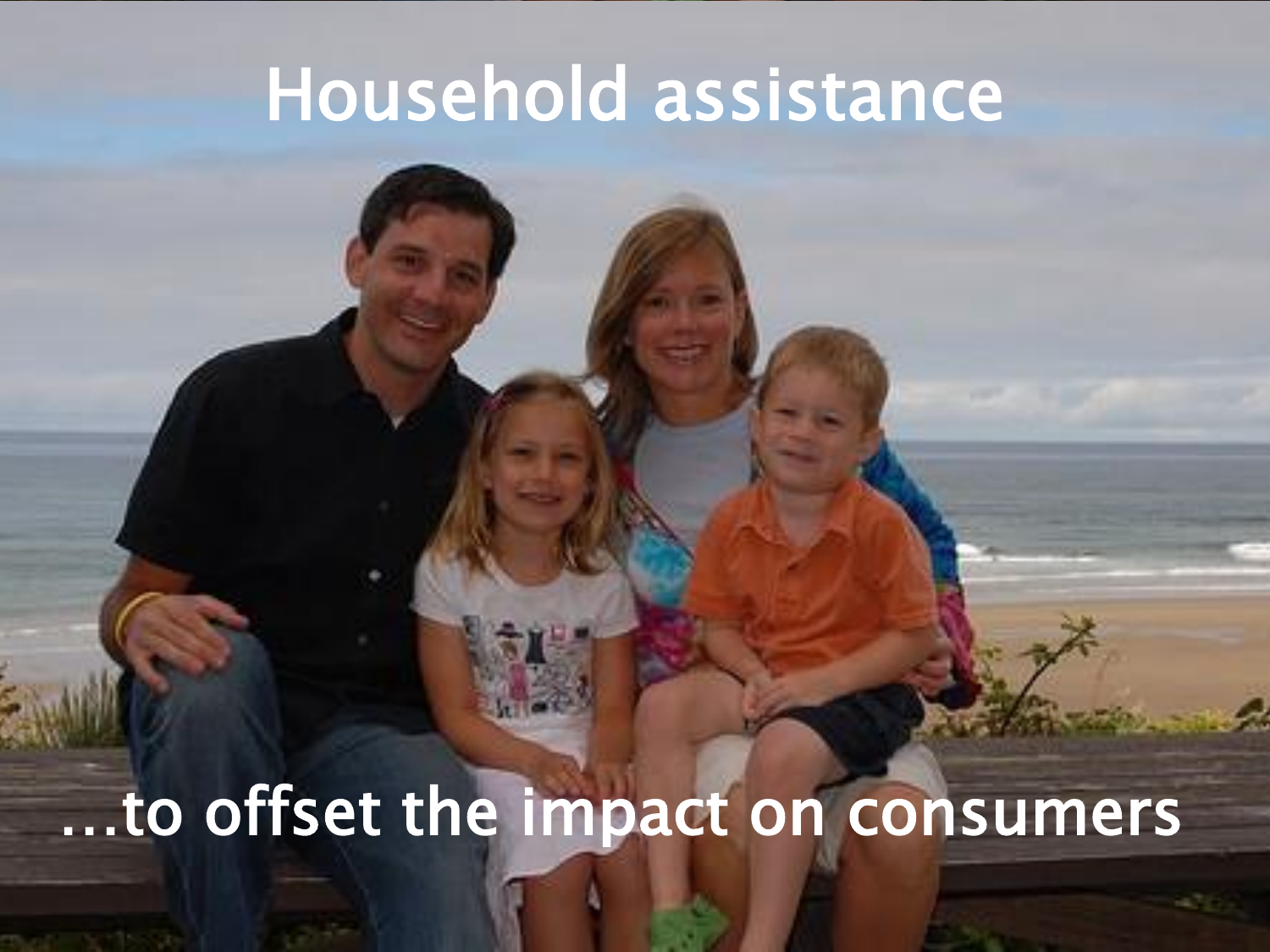### Industry assistance

To help industries deal with the carbon price, and prepare for a low-pollution economy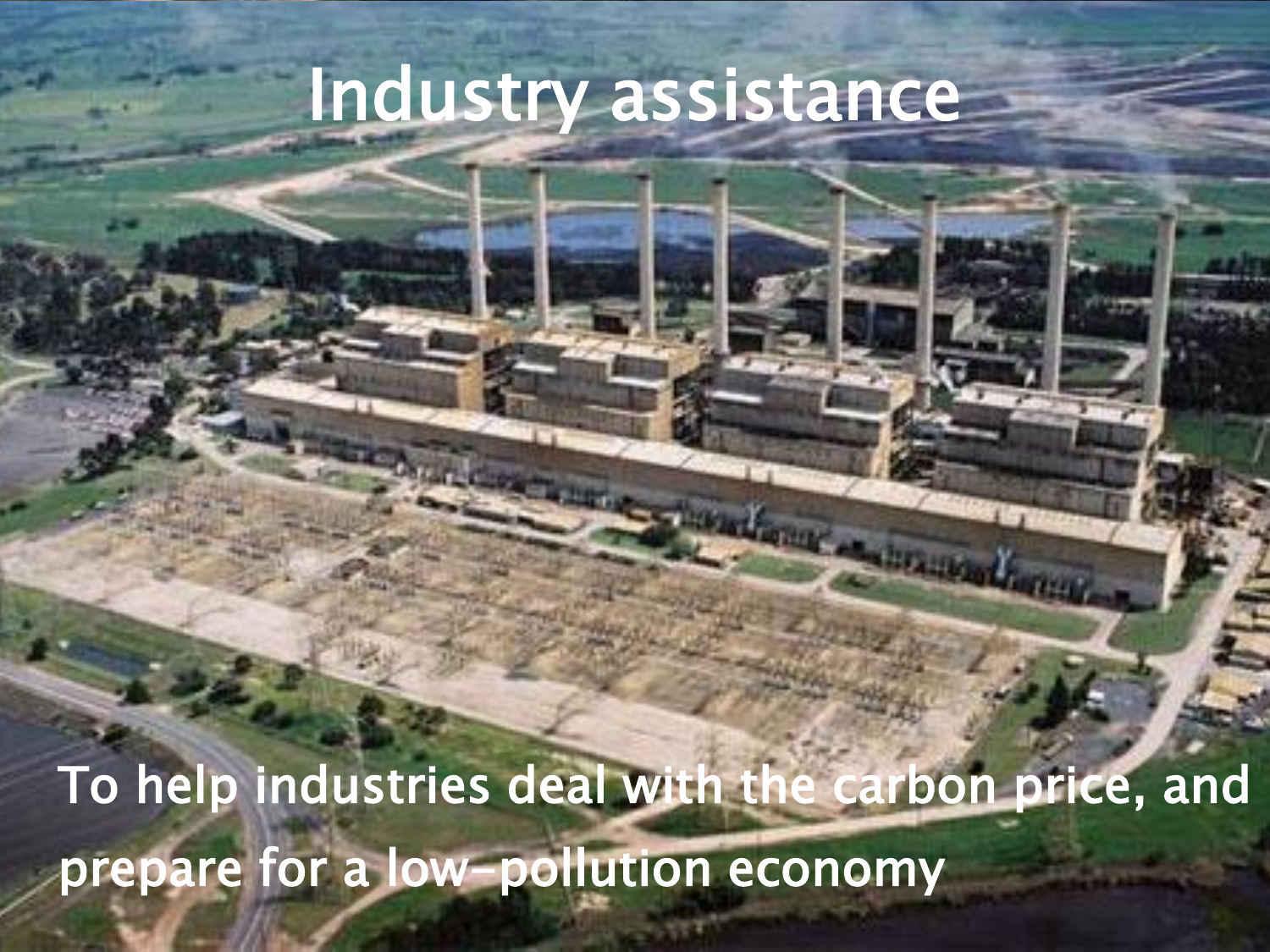\$10 billion new clean energy investment through an independent carbon bank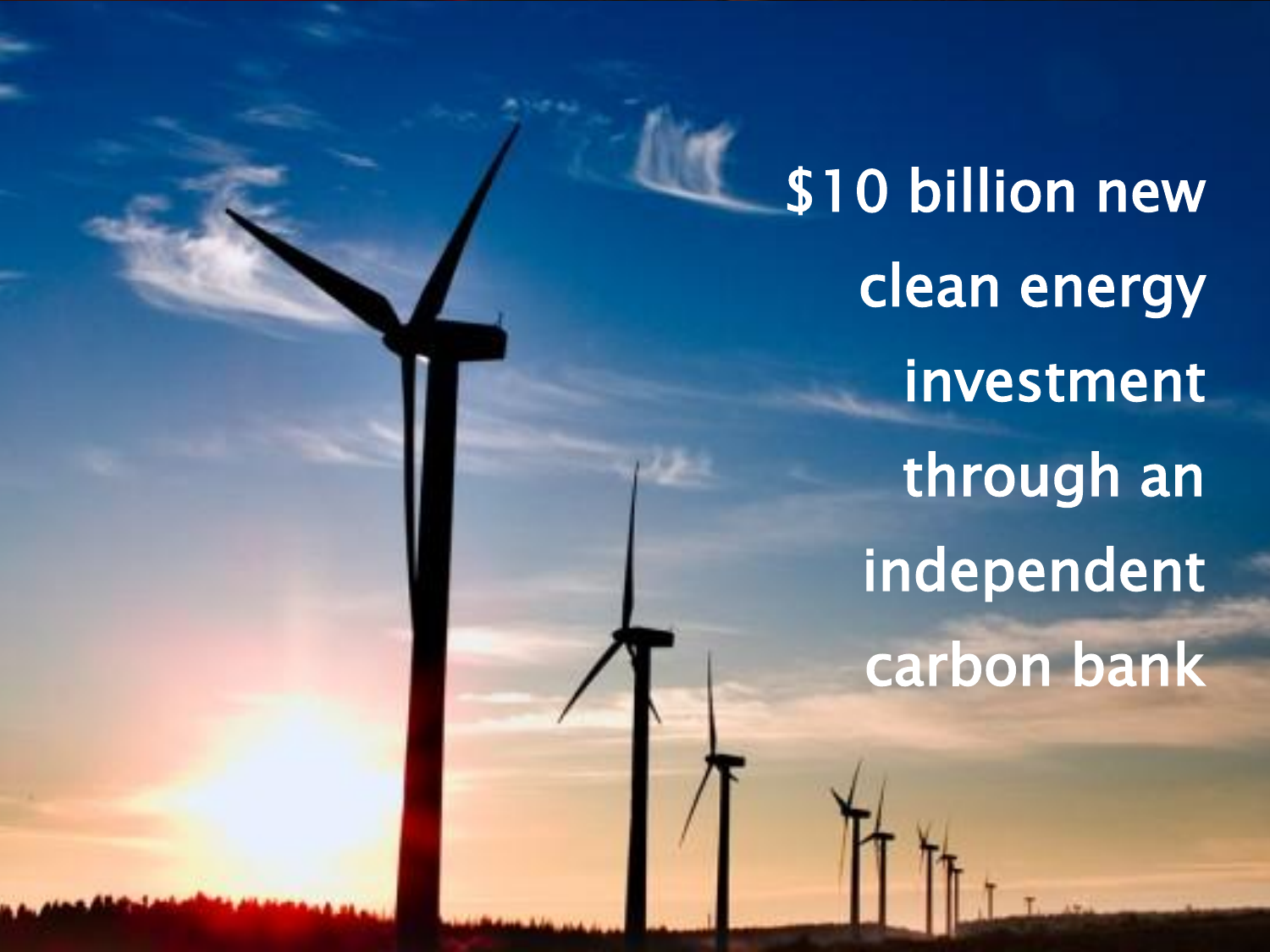### Land sector and biodiversity

### Carbon Farming Initiative

i.

# Biodiversity Fund (\$1 billion)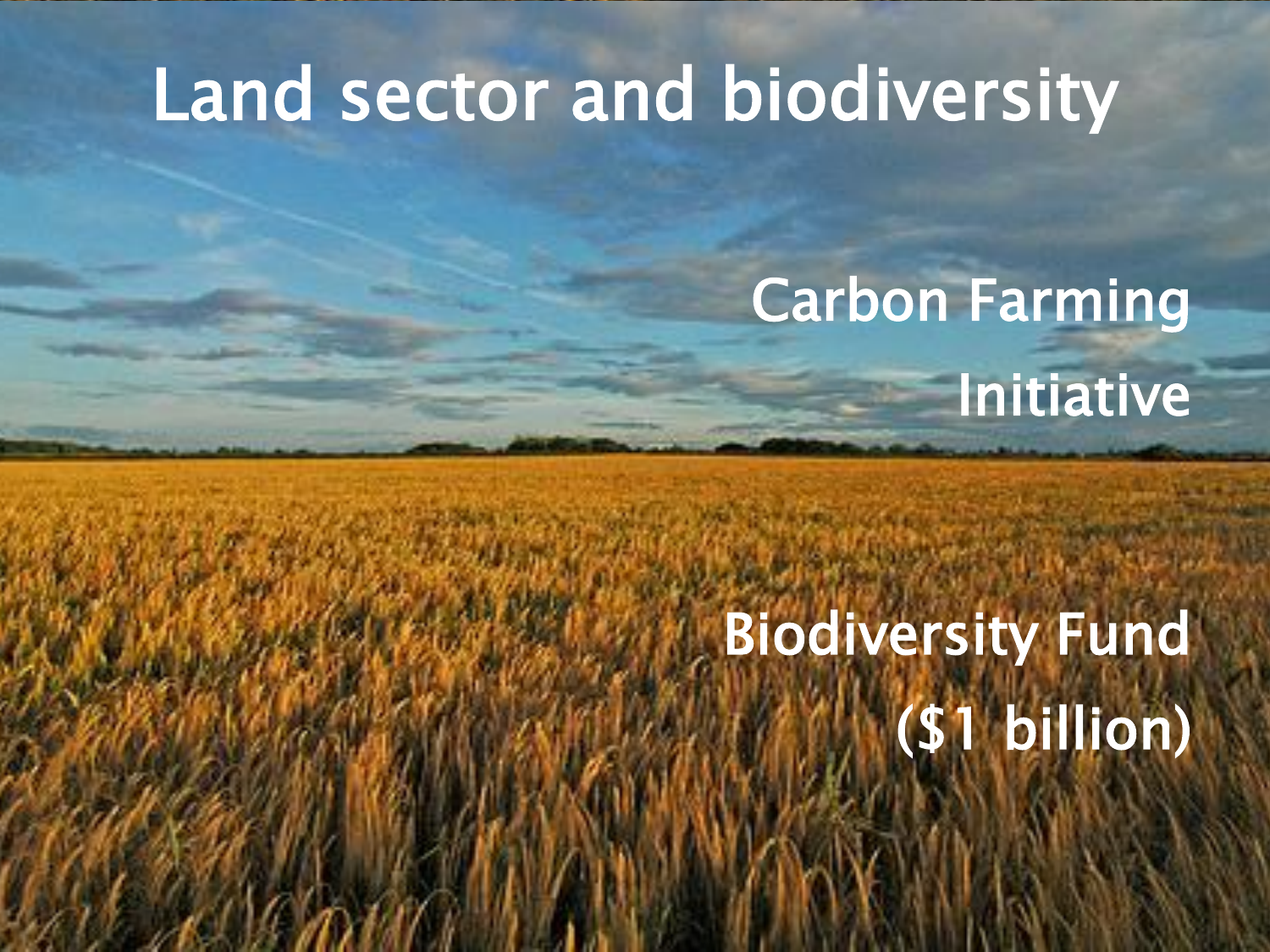### Farms and fossil fuels

What are your rights in relation to coal and coal-seam gas on your land?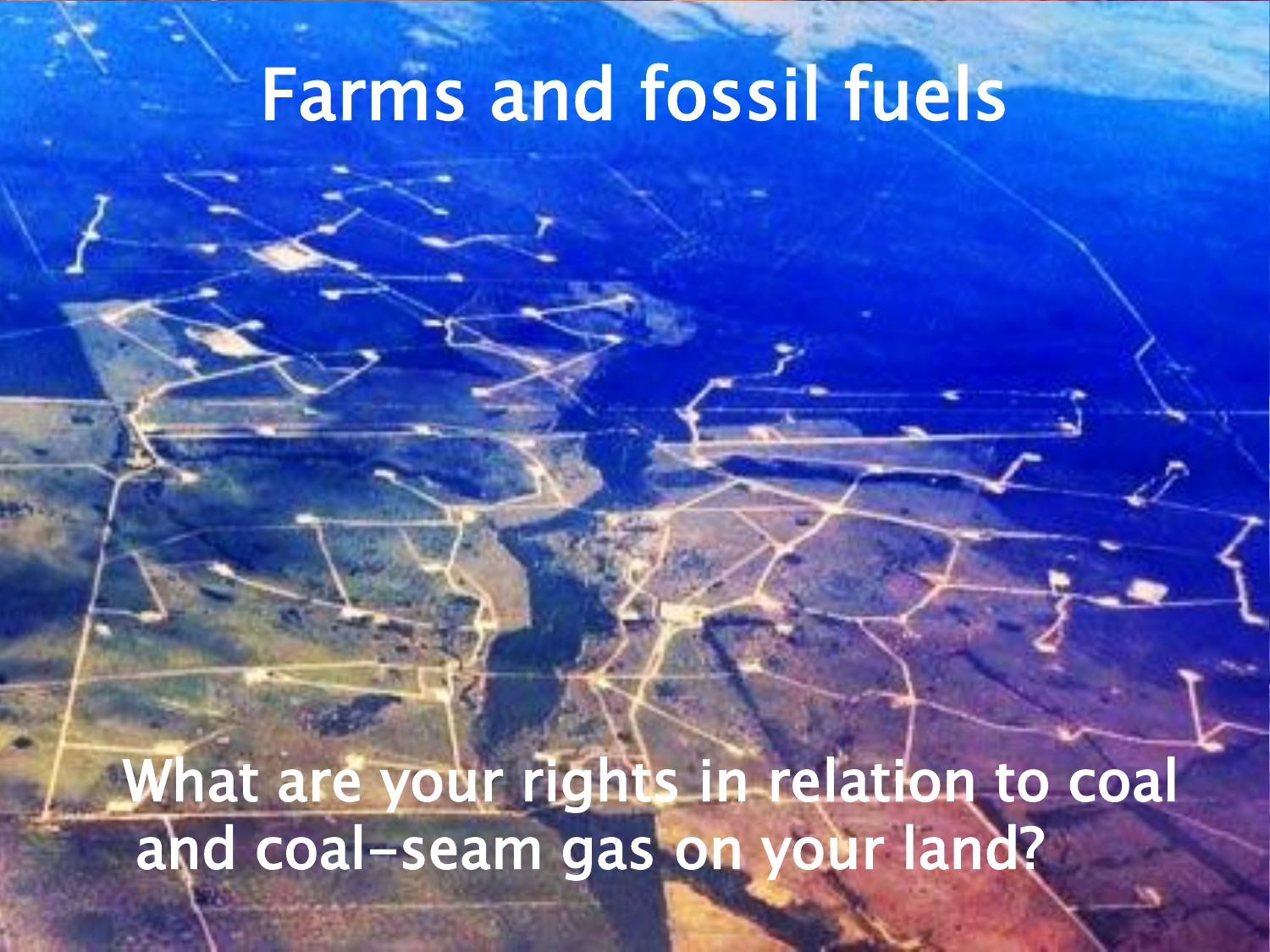# Things are changing…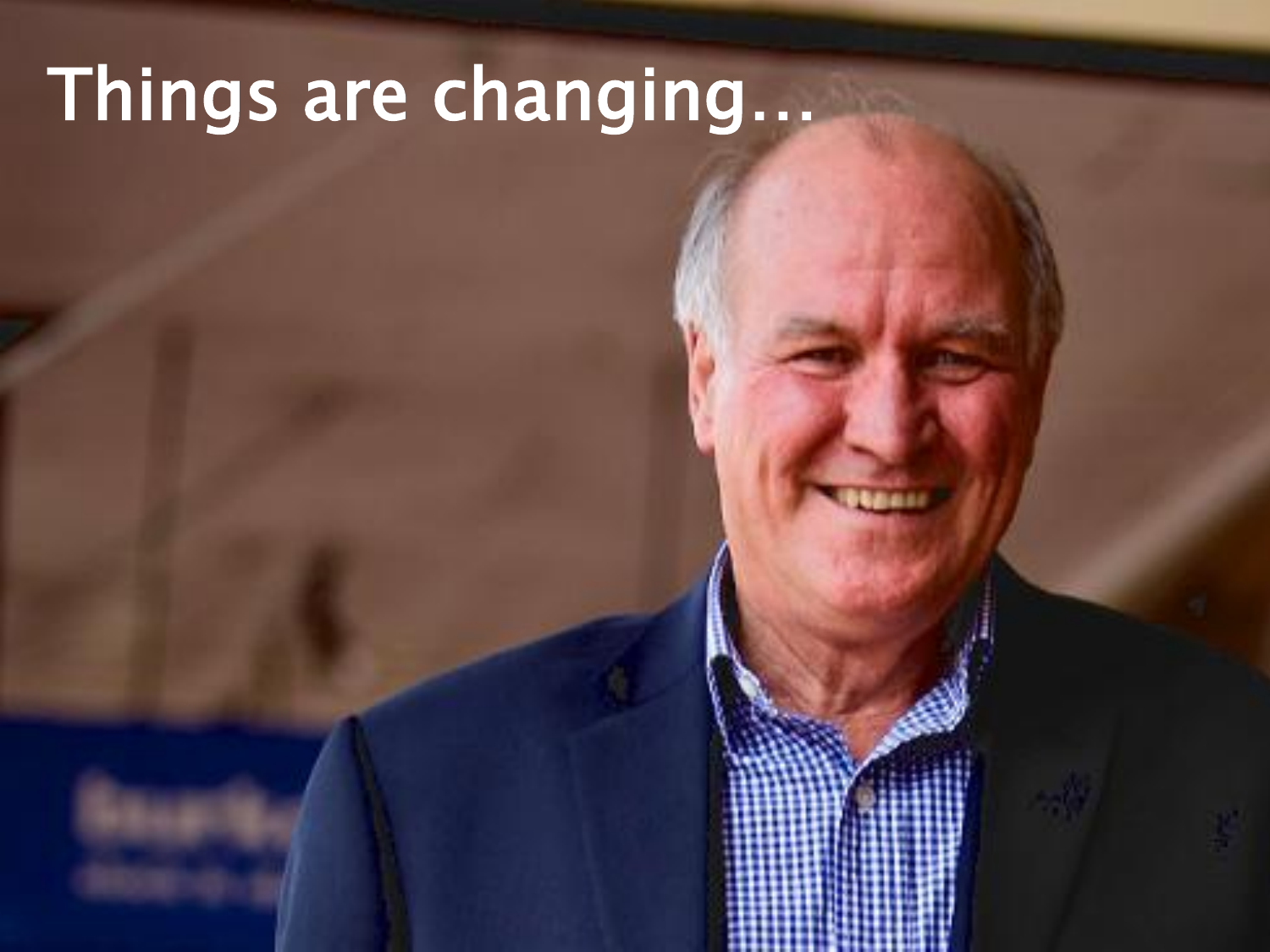How much of this do you own?

计图片数据程序

**THEM HELD** 

**THE** 

THE W. RET

**BLUE** 

AJ

**REALER** 

**THE REAL** 

THEMELON

自己再出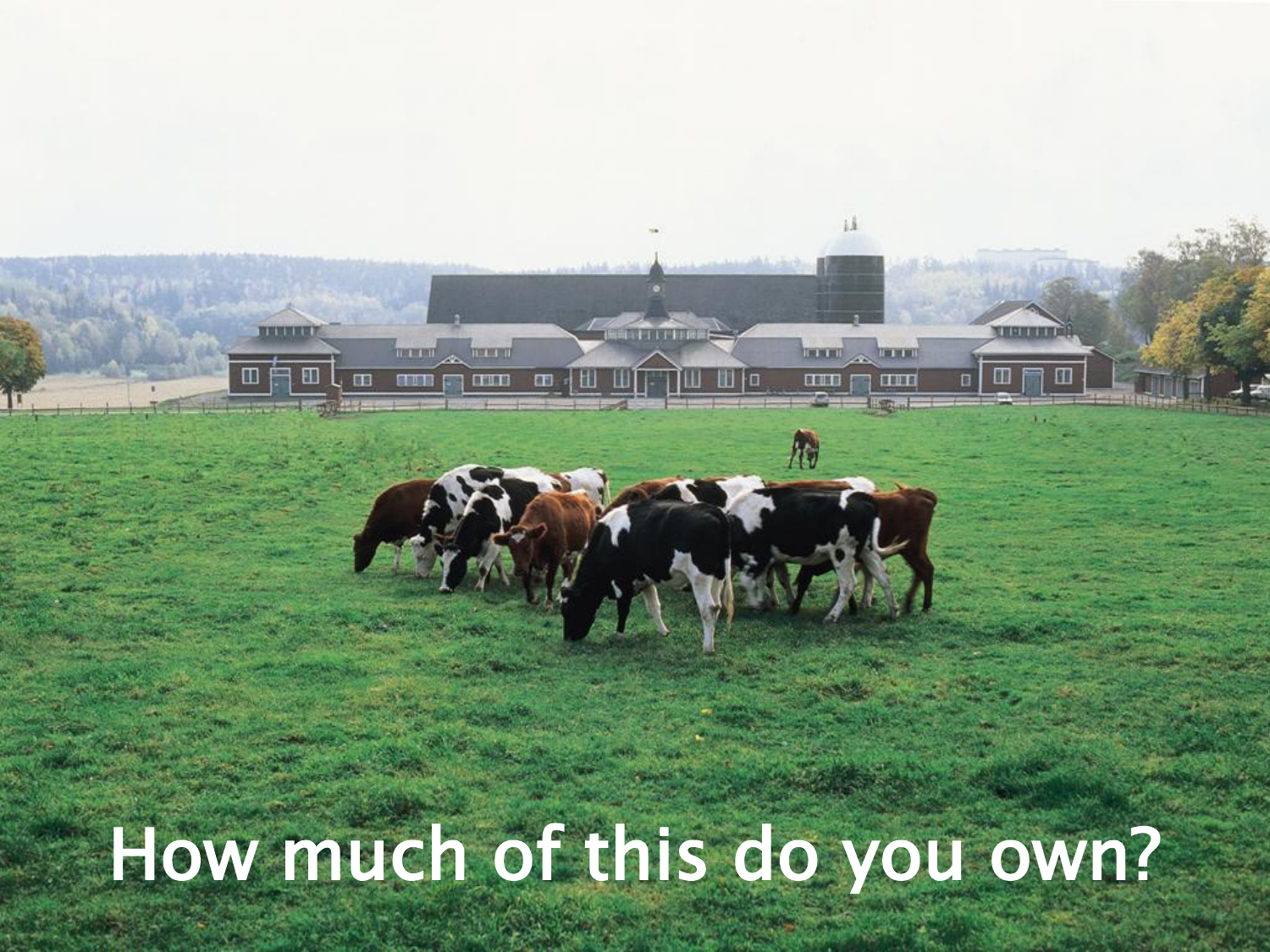#### How is mining regulated in Victoria?



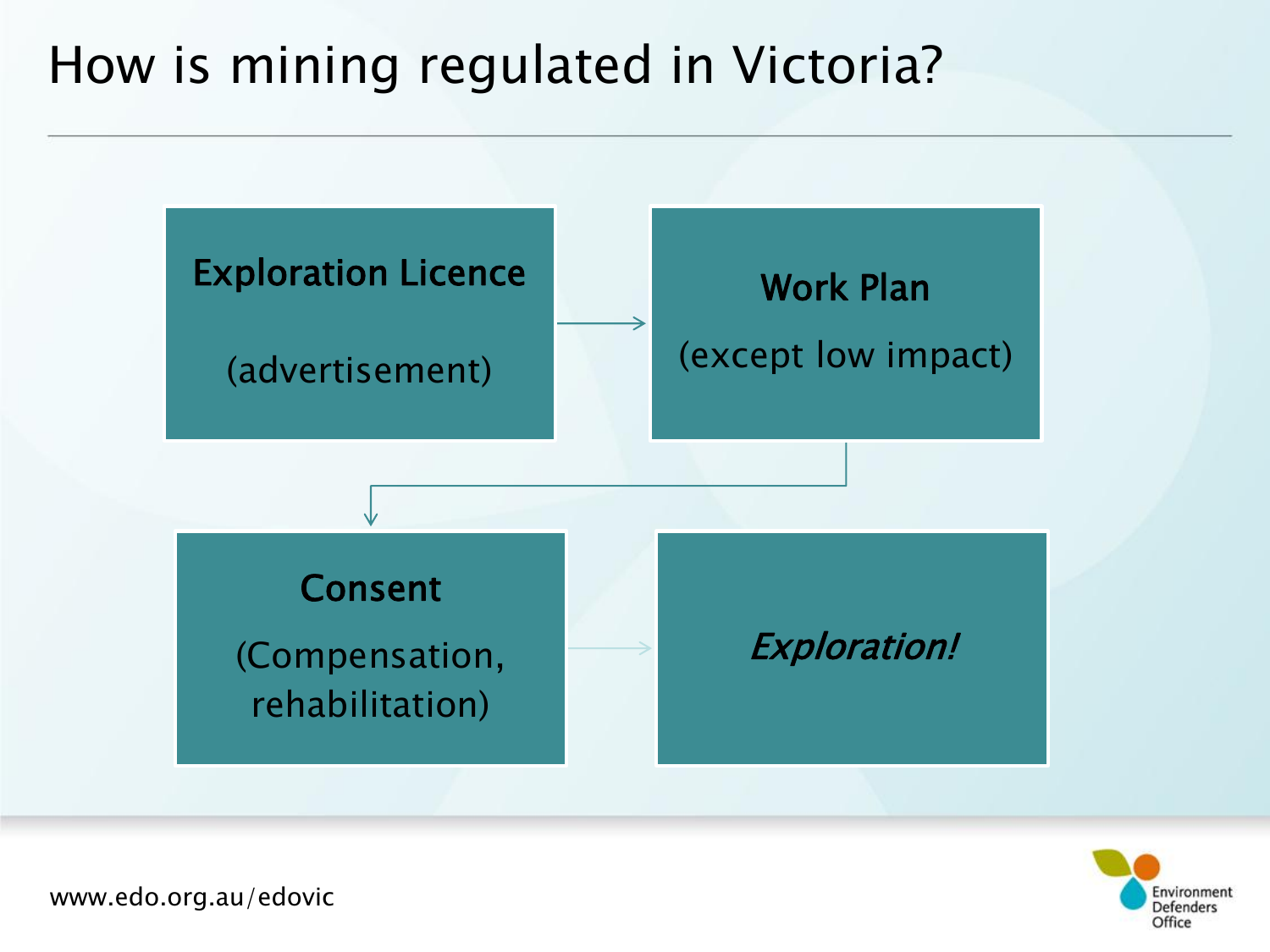#### How is mining regulated in Victoria?



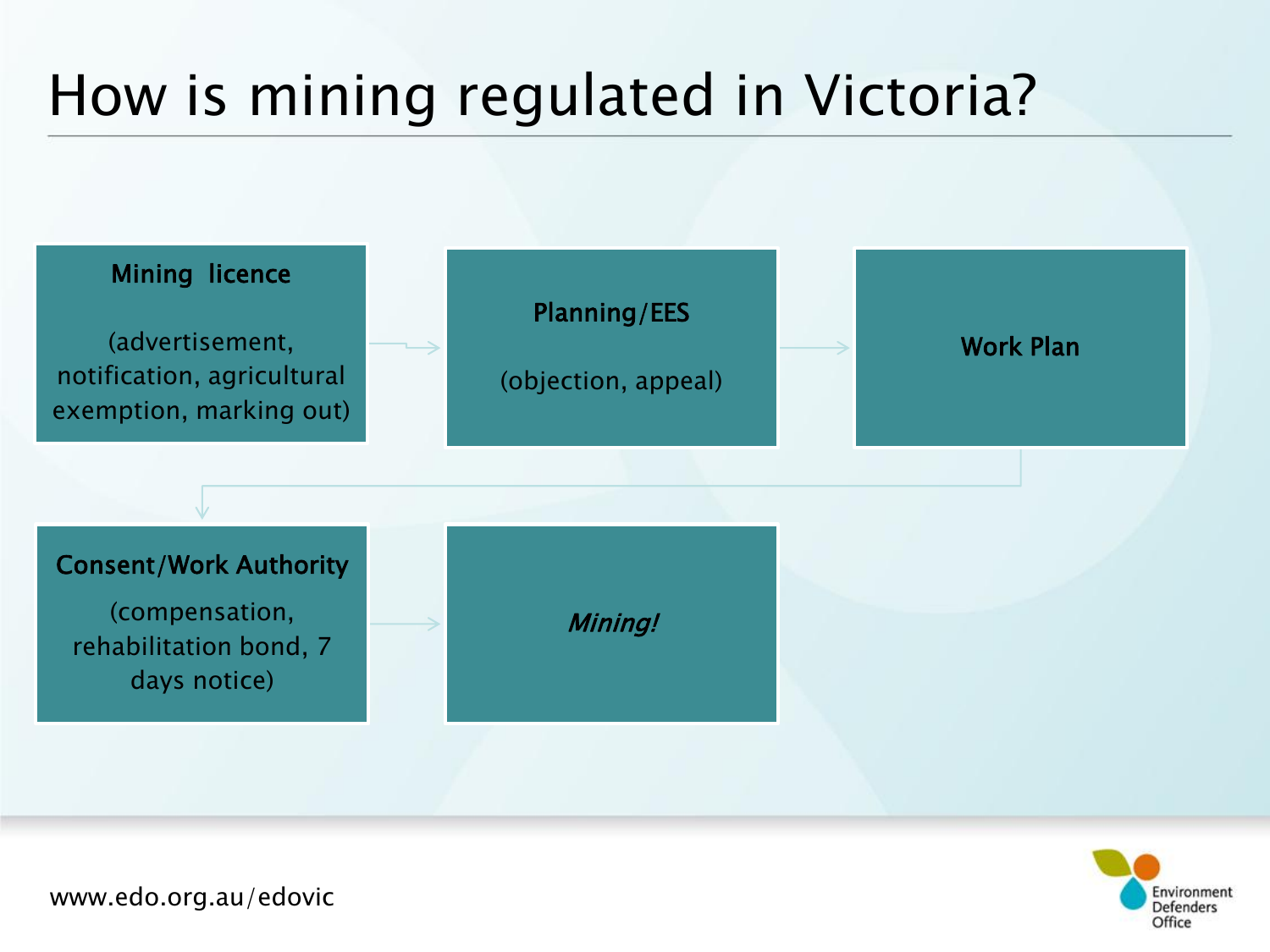# What are your rights?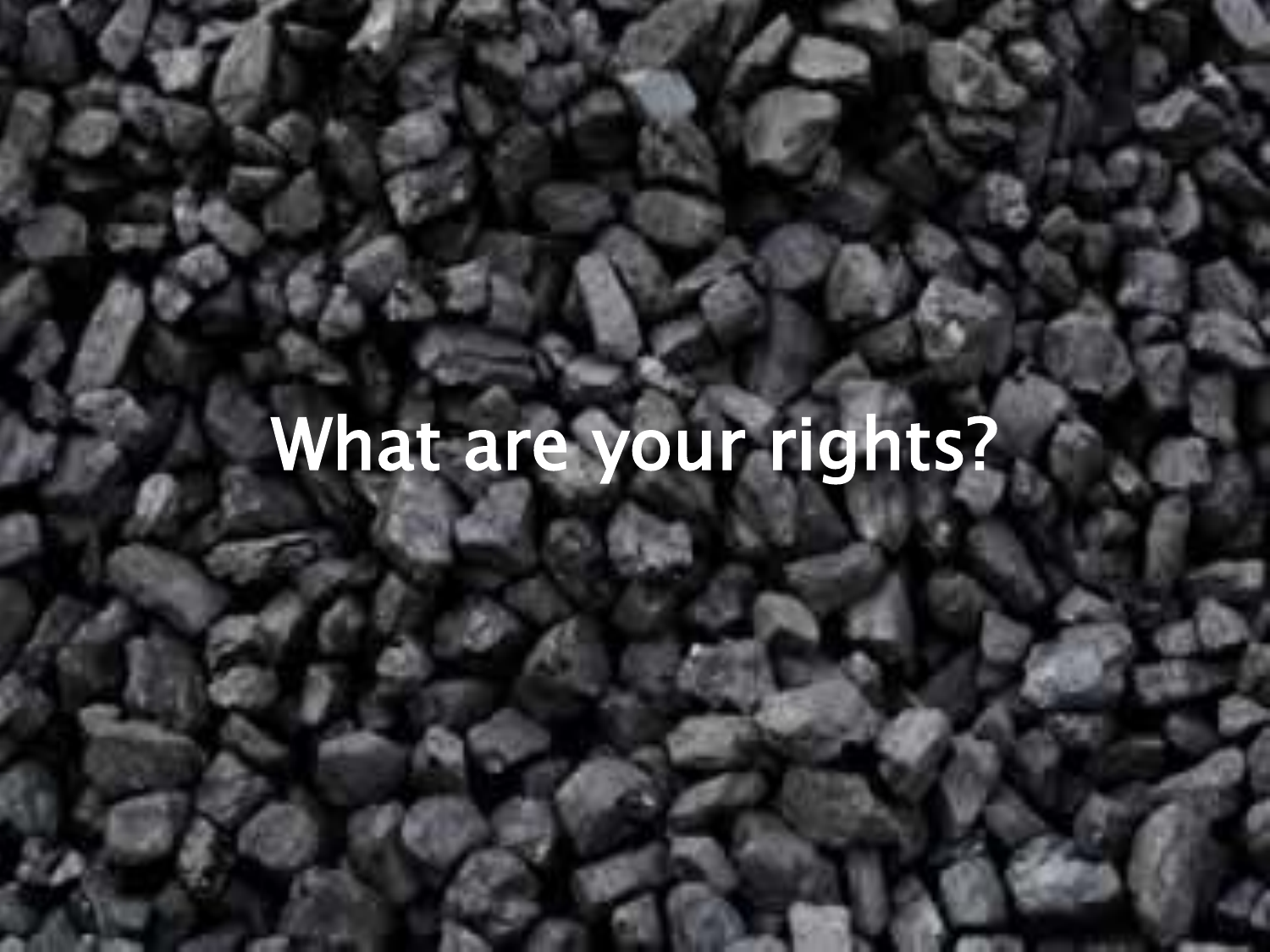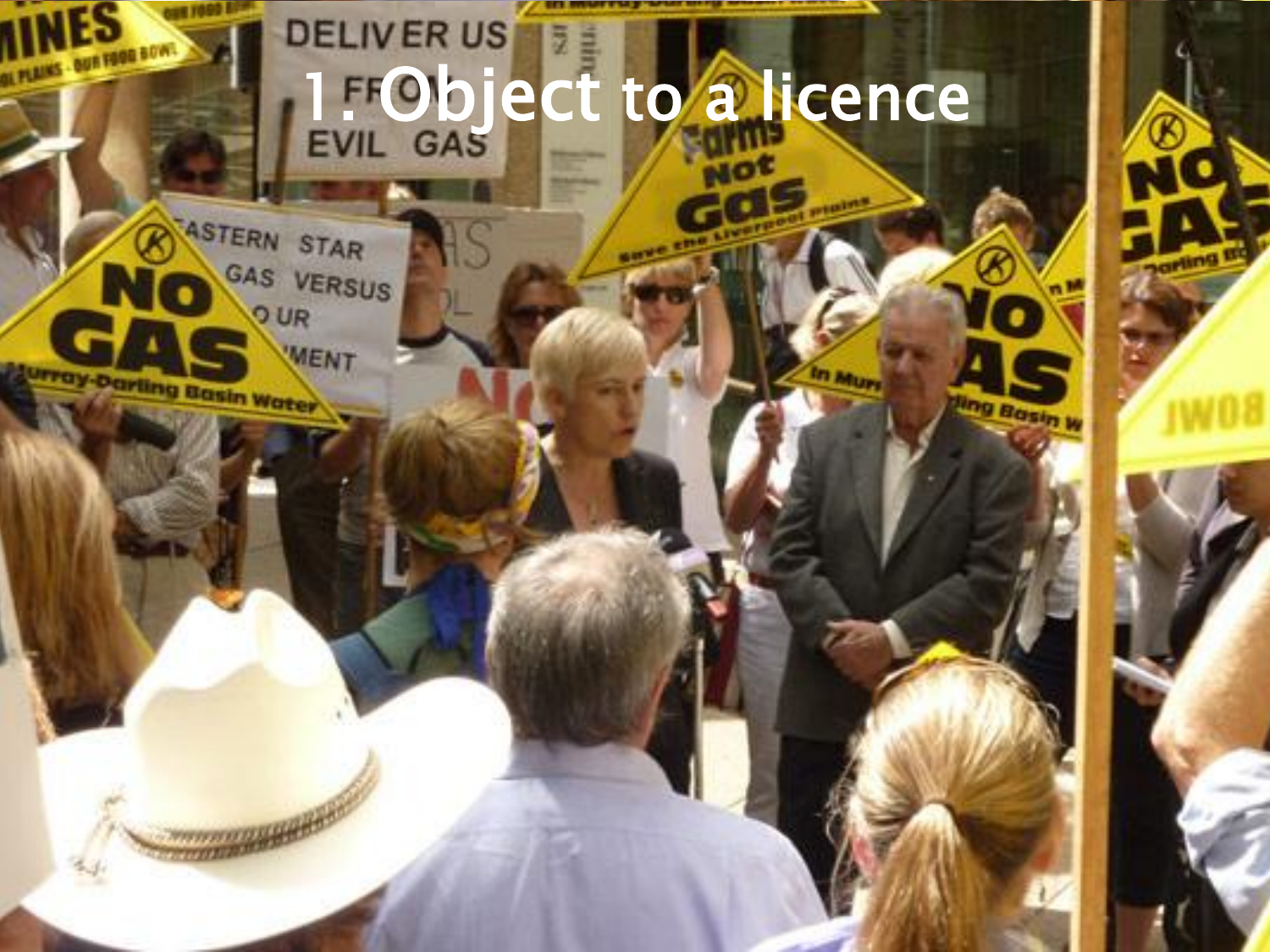2. Agricultural land exemption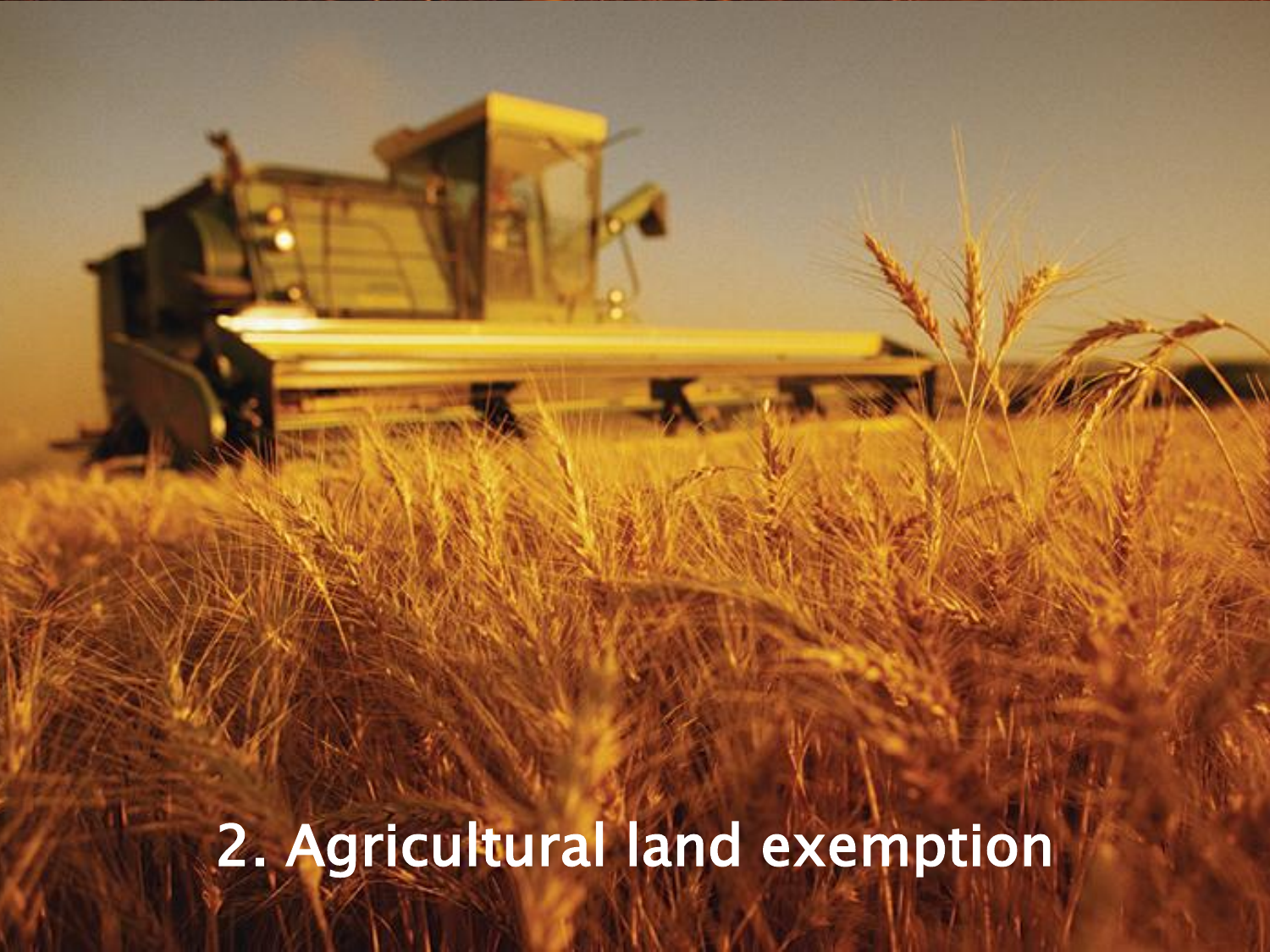### **3. Planning approval**

**VCAT**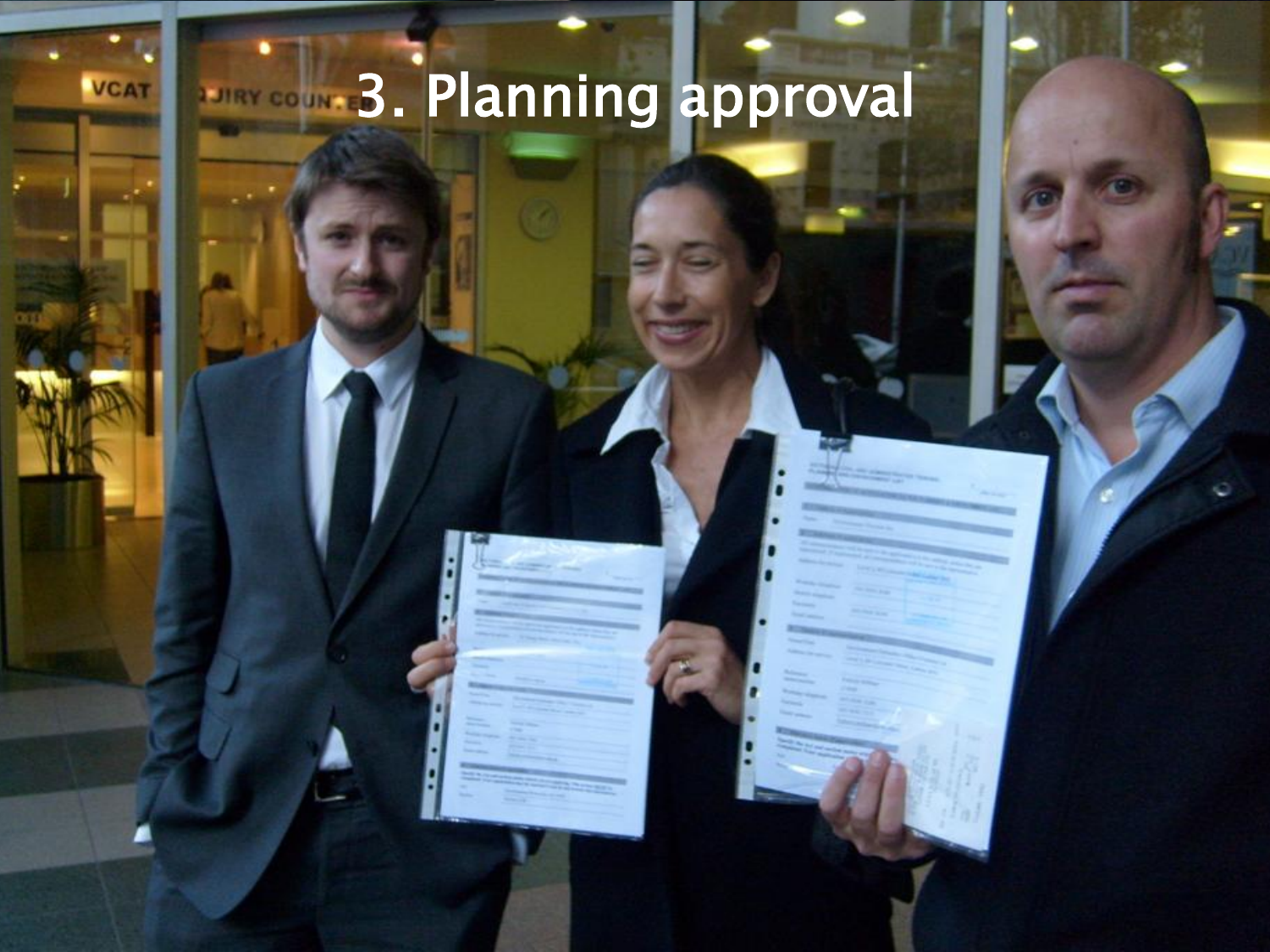## 4. Lock the Gate